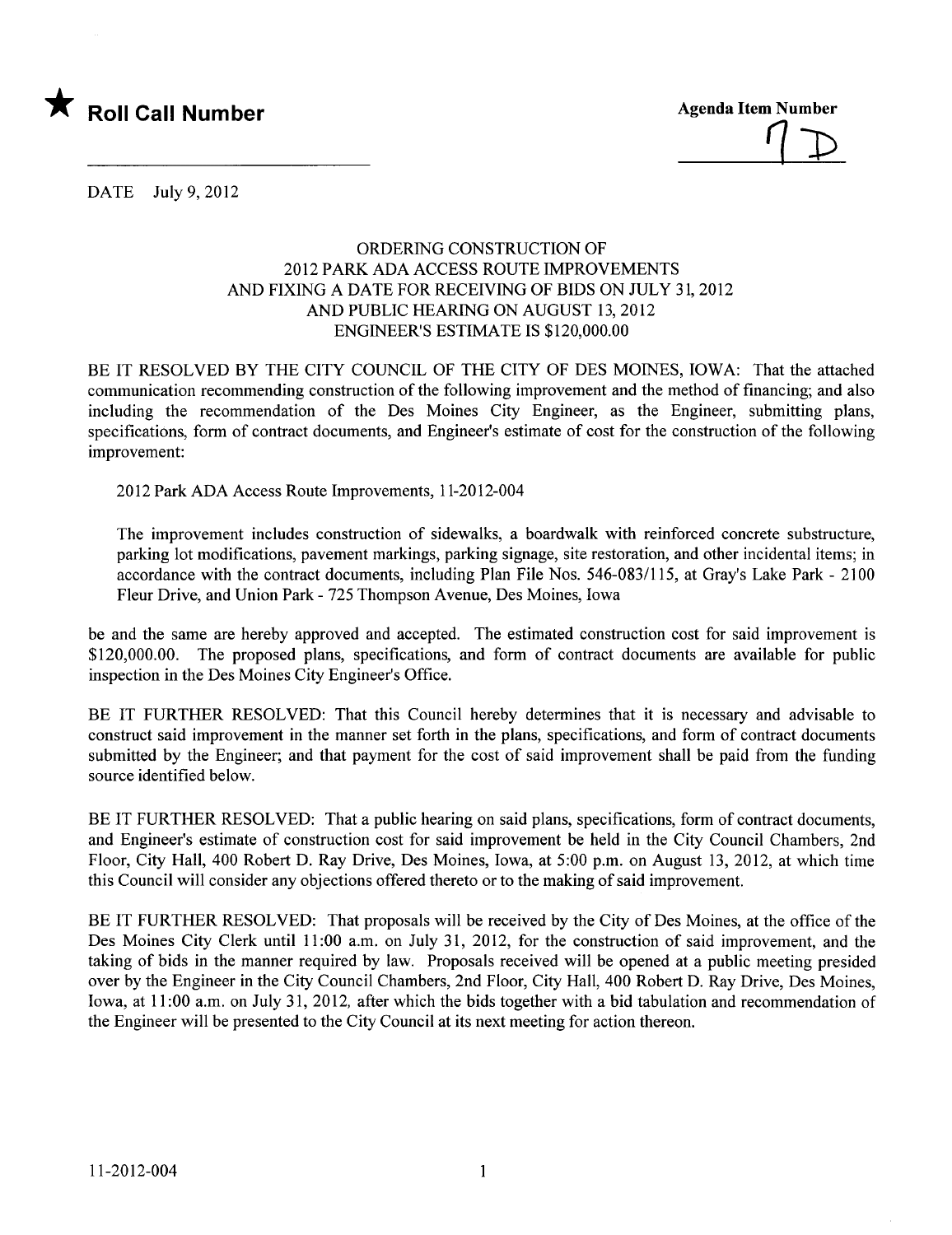

 $\sqrt{2}$ 

DATE July 9,2012

BE IT FURTHER RESOLVED: That an appropriate Notice to Bidders and Notice of Public Hearing for said improvement be published in the Des Moines Register as provided and directed by Chapter 26 and/or 314, Code of Iowa.

(City Council Communication Number  $\sqrt{3}$ ;  $36$  | attached.)

Moved by to adopt.

FORM APPROVED:<br>
where the particular text of the sander of the same of the same of the same of the same of the same of the same of the same of the same of the same of the same of the same of the same of the same of the sam

Kathleen Vanderpool Deputy City Attorney

Scott E. Sanders Des Moines Finance Director

Funding Source: 2012-2013 CIP, Page Building - 4, ADA Modifications for Municipal Buildings, BLD042

| <b>COUNCIL ACTION</b> | <b>YEAS</b> | <b>NAYS</b> | <b>PASS</b> | <b>ABSENT</b>   |
|-----------------------|-------------|-------------|-------------|-----------------|
| <b>COWNIE</b>         |             |             |             |                 |
| <b>COLEMAN</b>        |             |             |             |                 |
| <b>GRIESS</b>         |             |             |             |                 |
| <b>HENSLEY</b>        |             |             |             |                 |
| <b>MAHAFFEY</b>       |             |             |             |                 |
| <b>MEYER</b>          |             |             |             |                 |
| <b>MOORE</b>          |             |             |             |                 |
| <b>TOTAL</b>          |             |             |             |                 |
| <b>MOTION CARRIED</b> |             |             |             | <b>APPROVED</b> |
|                       |             |             |             |                 |
|                       |             |             |             |                 |

Diane Rauh, City Clerk of said City Council, hereby ertify that at a meeting of the City Council, held on the bove date, among other proceedings the above was dopted.

IN WITNESS WHREOF, I have hereunto set my hand and affixed my seal the day and year first above ritten.

Mayor 1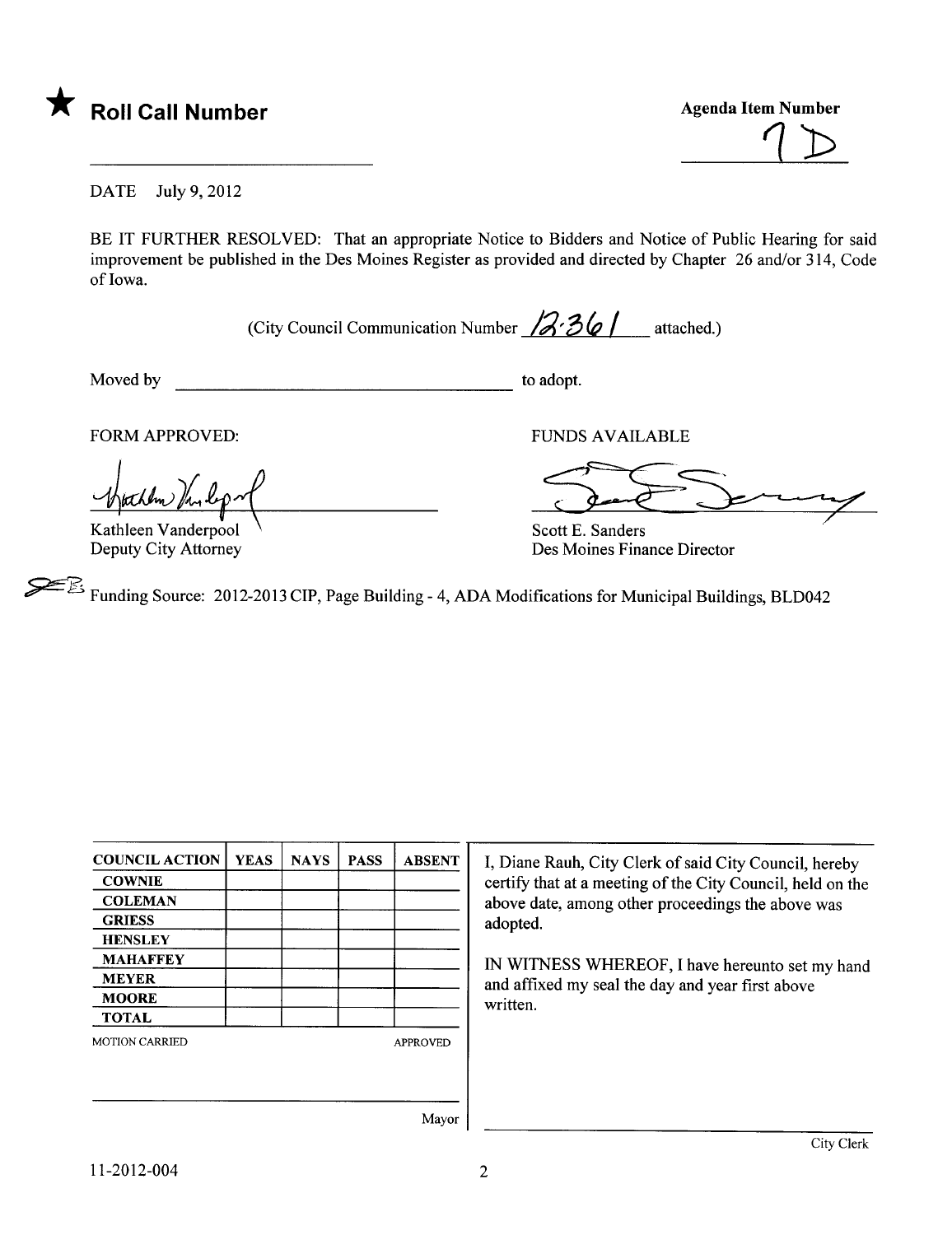

2012 PARK ADA ACCESS ROUTE IMPROVEMENTS **ACTIVITY I.D. 11-2012-004** 

 $N$ 

sfile-date\$